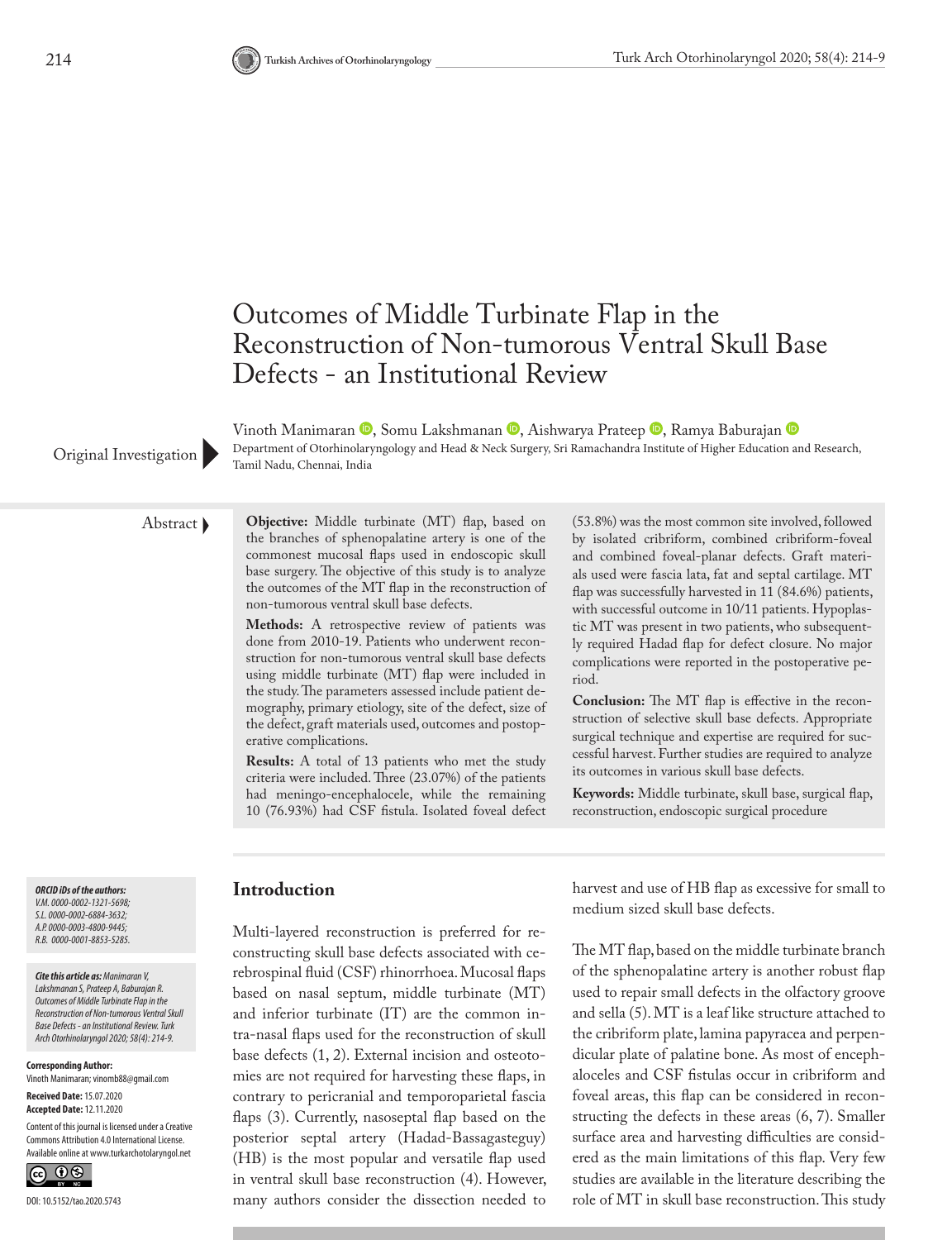was designed to analyze the outcomes of middle turbinate flaps in endoscopic reconstruction of non-tumorous ventral skull base defects.

### **Methods**

Institutional ethical committee approval was obtained from Sri Ramachandra Institute of Higher Education and Research (Approval Date: February 17, 2020; Approval Number: 23/2020). Details of patients who underwent skull base reconstruction using MT flap in the period from 2010 to 2019 were collected from the medical records. Patients in whom other pedicled flaps were harvested because of a failed attempt to harvest the MT flap were also included in the study. These patients were included to analyze their causes of failure. The following details were analyzed from the records: demography, primary etiology, site of the defect, size of the defect, graft material used, presence of CSF leak during surgery, outcomes, and complications. The



Figure 1. Diagrammatic representation of osteomeatal complex on left nasal cavity (coronal view)

\*: represents the axilla of middle turbinate. Pink and brown shaded areas represent bony and mucoperiosteum, respectively. 1: represents the first vertical incision made over the caudal part of middle turbinate. 2: represents the horizontal incision made along the medial surface of middle turbinate MT: middle turbinate; BE: bulla ethmoidalis; UP: uncinate process

#### **Main Points**

- Middle turbinate flap was successfully harvested in 11/13 (84.6%) patients. Hypoplastic middle turbinate was the cause for failure in two patients.
- Defect was successfully closed in 10/11 (90.9%) patients with no major complications.
- Middle turbinate flap can be effectively used in non-tumorous skull base defects with less morbidity.

use of other vascular flaps and open craniotomy were considered as exclusion criteria and those patients were excluded from the study.

#### **Harvest of Middle Turbinate (MT) Flap**

Written informed consent was obtained from all patients prior to their procedures. The MT flap was harvested based on the technique described by Prevedello et al (8). Under general anaesthesia, after positioning the patient, the nasal cavity was decongested using 1:1000 adrenaline patties. The MT was in-



Figure 2. Diagram showing the horizontal incision extending along the medial surface of middle turbinate ST: superior turbinate; MT: middle turbinate; IT: inferior turbinate



Figure 3. Diagram showing the vascularized MT flap attached to its pedicle after removal of bony segments of MT MT: middle turbinate; BE: bulla ethmoidalis; UP: uncinate process.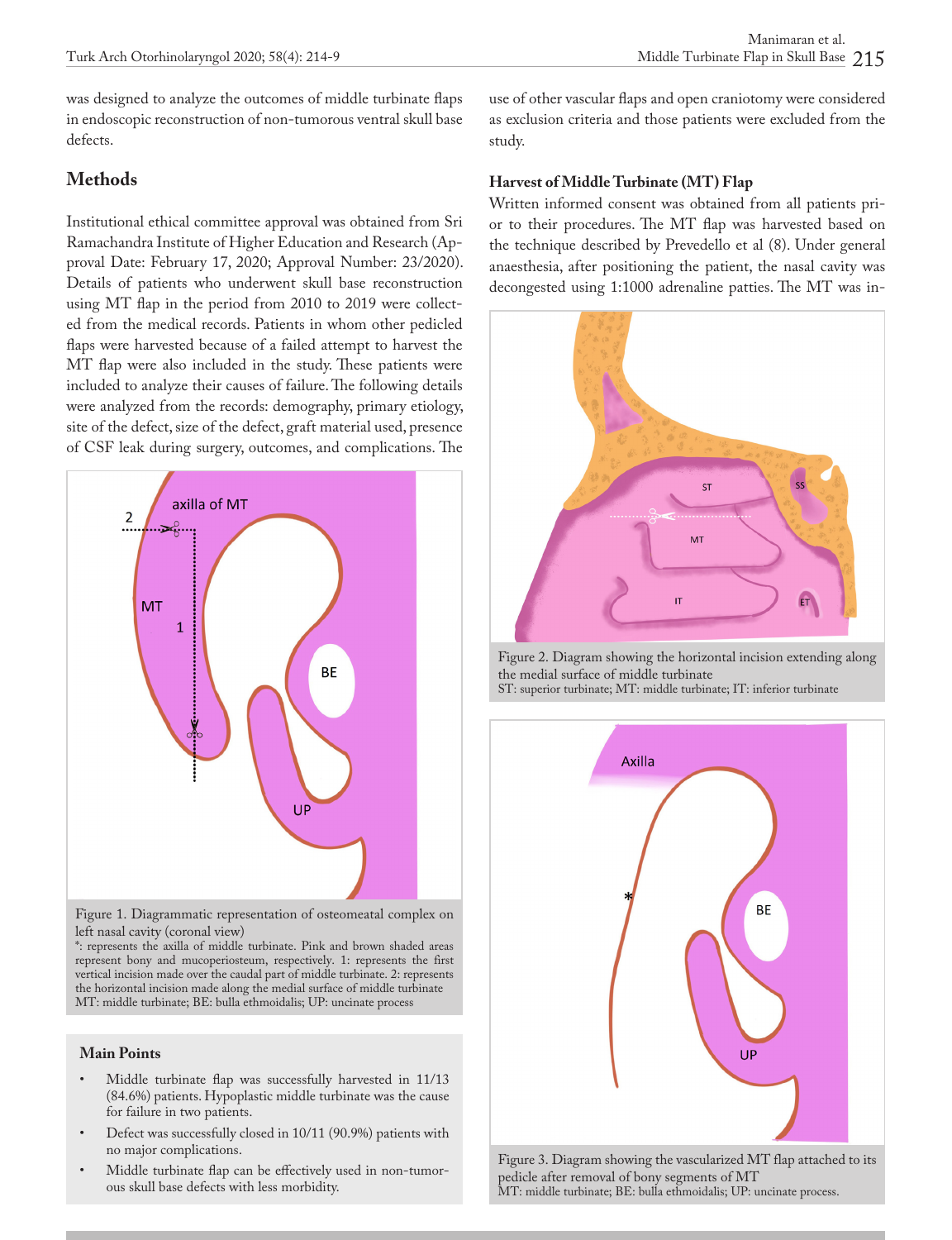filtrated using 2% xylocaine and adrenaline to facilitate hydrodissection. A vertical incision was made in the rostral part of the MT starting from the axilla. A second incision was made horizontally along the medial surface of the MT, close to its superior attachment, respecting the cribriform plate (Figures 1, 2). The mucoperiosteum was elevated and the bone was removed in piecemeal. The axilla was cut using endoscissors detaching the MT from the skull base. This cut was continued posteriorly up to the vascular pedicle. The mucoperiosteal flap remained attached only at its pedicle and unfolded like and open book (Figure 3). Prior to harvesting the flap, the maxillary sinus ostium was widened, and the sphenopalatine artery was identified at its exit point in the sphenopalatine foramen. The pedicled MT flap was rotated and placed either inside the maxillary sinus or the nasopharynx.

Once the flap was harvested, the primary etiology was addressed. The defects were delineated and repaired in multiple layers. Fascia lata was used in all cases, while fat and cartilage were used as grafts additionally in selected cases. The grafts were placed in the following order: at (in selected cases) followed by fascia lata (interlay-tucked between dura and bone), cartilage (in selected cases) and fascia lata (overlay-overlying the bone). If cartilage was not used, only one layer of fascia lata was used. The MT flap was reinforced over these graft layers which was further reinforced with oxidized regenerated cellulose strips (Surgicel, original haemostat, Ethicon; Mumbai, India) and fibrin sealant (Tisseel, Baxter; Westlake, California, USA) (Figure 4). The nasal cavity was packed, and the pack was removed after 48 hours.

All patients received acetazolamide tablet 250 mg thrice a day in the postoperative period. No patients underwent lumbar drainage in the postoperative period.

#### **Statistical Analysis**

The data was entered and analyzed in MS-Excel software, version 2005. Qualitative data was expressed in percentages and quantitative data was expressed in mean±standard deviation.

# **Results**

### **Demography**

A total of 13 patients who satisfied the study criteria were included. The mean age of study cohort was 39.8±11.8 years. Male-to-female ratio in the study was 6:7 (Table 1).

# **Etiology**

The primary etiology of the patients in this study were either meningo-encephalocele or CSF fistula. In three (23.07%) patients, meningo-encephalocele was the aetiology, while the remaining 10 (76.93%) had CSF fistula alone. None of the patients in the study cohort had tumor as primary etiology, and all defects following skull base tumor removal were reconstructed with HB flap or other pedicled vascular flaps.

#### **Site and Size of the Defect**

In this study, seven patients (53.8%) had isolated foveal defect, three patients (23.07%) had isolated cribriform defect, two patients (16.6%) had combined foveal and cribriform defect, and

| Seq. no      | Age | Sex                       | Primary etiology                            | Defect area                     | Size of<br>the defect<br>(cm <sup>2</sup> ) | Graft used                     | Outcome                             | Follow-up<br>(months) |
|--------------|-----|---------------------------|---------------------------------------------|---------------------------------|---------------------------------------------|--------------------------------|-------------------------------------|-----------------------|
| $\mathbf{1}$ | 43  | $\mathbf{F}$              | Meningo-encephalocele<br>(without CSF leak) | Fovea                           | 3.2                                         | Fascia lata, Cartilage         | <b>Success</b>                      | 18                    |
| 2            | 34  | $\boldsymbol{\mathrm{F}}$ | Spontaneous CSF leak                        | Fovea                           | 3.2                                         | Fat, Fascia lata,<br>Cartilage | Failure,<br>converted<br>to HB flap | N/A                   |
| 3            | 45  | М                         | Traumatic CSF leak                          | Fovea                           | 2.1                                         | Fat, Fascia lata.              | <b>Success</b>                      | 24                    |
| 4            | 32  | M                         | Traumatic CSF leak                          | Cribriform and fovea            | 3.7                                         | Fat, Fascia lata,<br>Cartilage | Failure,<br>converted<br>to HB flap | N/A                   |
| 5            | 36  | F                         | Traumatic CSF leak                          | Cribriform                      | 2.9                                         | Fat, Fascia lata               | <b>Success</b>                      | 27                    |
| 6            | 42  | F                         | Spontaneous CSF leak                        | Cribriform                      | 3.1                                         | Fat, Fascia lata, Cartilage.   | Failure                             | 12                    |
| 7            | 15  | М                         | Traumatic CSF leak                          | Fovea                           | 4.2                                         | Fat, Fascia lata, Cartilage    | <b>Success</b>                      | 20                    |
| 8            | 24  | М                         | Meningo-encephalocele<br>(without CSF leak) | Cribriform<br>and fovea         | 4.5                                         | Fascia lata, Cartilage         | <b>Success</b>                      | 17                    |
| 9            | 34  | F                         | Spontaneous CSF leak                        | Fovea                           | 2.4                                         | Fat, Fascia lata, Cartilage    | <b>Success</b>                      | 10                    |
| 10           | 54  | M                         | Traumatic CSF leak                          | Cribriform                      | 3.9                                         | Fat, Fascia lata, Cartilage    | <b>Success</b>                      | 12                    |
| 11           | 45  | F                         | Spontaneous CSF leak                        | Fovea                           | 2.9                                         | Fat, Fascia lata, Cartilage    | <b>Success</b>                      | 19                    |
| 12           | 54  | M                         | Meningo-encephalocele<br>(without CSF leak) | Fovea and planum<br>sphenoidale | 3.1                                         | Fascia lata, Cartilage         | <b>Success</b>                      | 23                    |
| 13           | 46  | F                         | Spontaneous CSF leak                        | Fovea                           | 2.3                                         | Fat, Fascia lata, Cartilage    | <b>Success</b>                      | 10                    |

**Table 1.** Table showing demographic details, defect area, size of defect, layers of reconstruction, outcome and follow up

agasteguy flap; USF: cerebrospi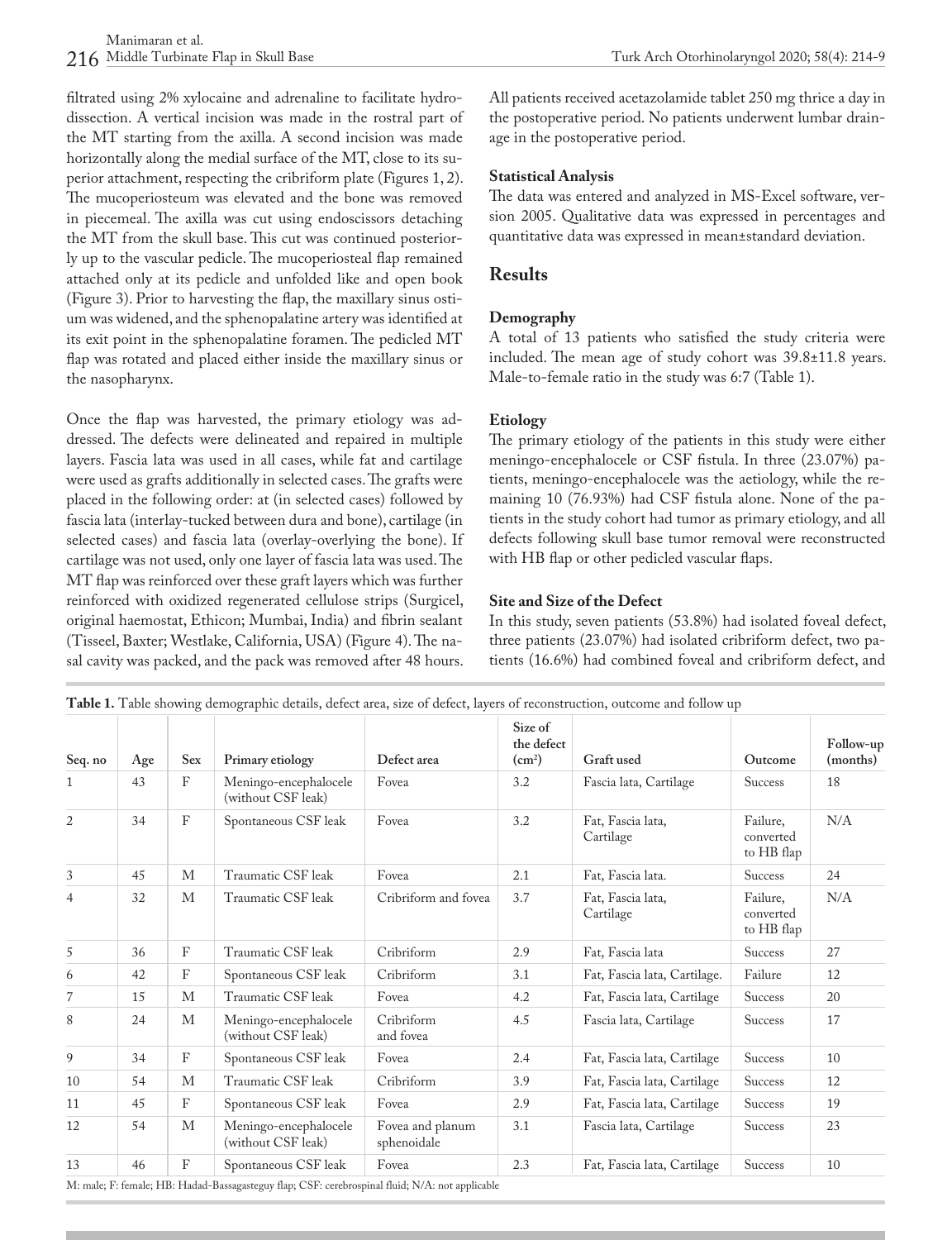





Figure 4. a-c. Intraoperative photographs showing (a) a defect in the cribriform plate of left nasal cavity, (b) the defect was closed with fat and fascia lata and (c) the grafts reinforced with MT flap Blue arrow: frontal recess; yellow star: defect in cribriform plate; double blue asterisk: fat graft; yellow asterisk: middle turbinate flap

one patient (7.6%) had combined foveal and planar defect. Mean defect size was  $3.19\pm0.72$  cm<sup>2</sup>.

### **Graft Materials**

Fat was used in all patients with CSF fistula. Septal cartilage was used in 11 of 13 (84.6%) patients. Fascia lata was used in all patients irrespective of etiology.

### **Flap Harvest**

MT flap was successfully harvested in 11 of 13 (84.6%) patients. HB flap was harvested in two patients, in whom the MT flap could not be harvested successfully. Ten of 11 (90.9%) patients with MT flap cover had successful outcome with no evidence of recurrence. The reason for failure in harvesting an MT flap in the two patients was hypotrophied middle turbinate. There was destabilization of MT during the procedure, which lead to unsuccessful attempt. No iatrogenic CSF leak was reported.

One patient had recurrent CSF leak after 12 months. The patient was advised revision surgery but lost to follow up. The primary etiology of that patient was benign intracranial hypertension.

#### **Follow-up and Complications**

The average follow-up period of the study cohort was 17.45±5.87 months. No haemorrhagic or non-haemorrhagic complications were reported in the postoperative period.

# **Discussion**

Endonasal endoscopic approaches are preferred for ventral skull base defects associated with CSF leak or meningo-encephaloceles. Multi-layered reconstruction using autologous grafts, flaps and synthetic materials are required for successful outcome (9, 10). Various intranasal and extranasal flaps have been described for this purpose. Pedicled vascular flaps augment and strengthen the grafts, thereby reduce the chances of failure. Commonly used intranasal flaps are the HB flap, the IT flap and the MT flap (1).

HB flap remains the workhorse flap for various ventral skull base reconstructions. The main advantages of this flap are its availability in large quantity and its less demanding surgical technique. It is ideal for larger skull base defects, especially for defects after tumor removal. The disadvantages of this flap are its unavailability in patients with septal perforation and prior nasal surgeries (11, 12). Tamura et al. (5) have demonstrated that inferior turbinate flaps can be effectively used in the reconstruction of sellar and clival defects. However, its utility in cribriform and planar defects requires further research.

MT flap for the reconstruction of skull base defects was first described in cadavers by Prevedello et al (8).They demonstrated the utility of MT flap in cadavers and concluded that it is suitable for medium sized cribriform, foveal and planar defects. According to the literature, the average cross-sectional area of this flap is  $5-9$  cm<sup>2</sup>, which is sufficient to reconstruct medium sized defects (13, 14). Reports also emphasized that preventing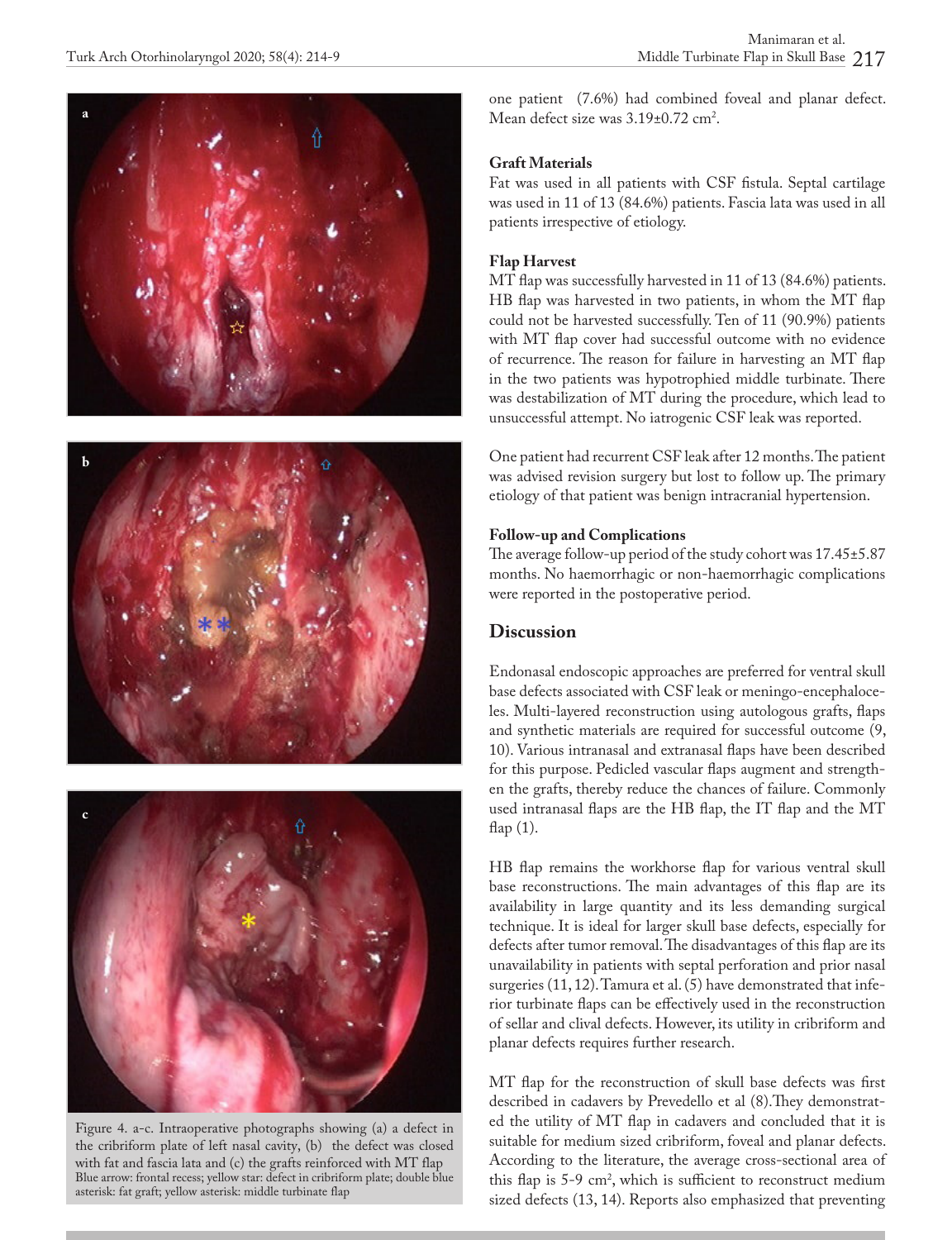destabilization of the MT while harvesting is critical for success and prevention of CSF leak. Harvesting an MT flap requires expertise, as MT is not a firm structure. Open book technique is the most preferred approach for MT flap harvest. The authors prefer Plester's knife, which is a common instrument used in ear surgeries, to elevate the mucoperiosteum over the MT. The knife is flag shaped and helps in elevation of mucoperiosteum in the medial surface of MT without causing excessive traction.

Identification of the main trunk of SPA before harvesting the flap helps in creating a pedicle up to the posterior attachment of MT to perpendicular plate of palatine bone. It also ensures that the surgeon does not cut the pedicle accidentally. Creating a longer pedicle aids a bigger arc of rotation, thereby reaching to the more anterior parts of cribriform plate. Adequate widening of the maxillary sinus ostium helps in placing the flap temporarily inside the sinus during the surgery.

However, MT flap is difficult to harvest in situations like concha bullosa, paradoxical middle turbinate and hypoplastic turbinate (15). MT flap was unsuccessful in two patients in this study. Both had hypoplastic middle turbinate, which lead to the destabilization of the MT bone. Anatomical deformities can be identified preoperatively by CT scans and nasal endoscopy. Though they are not absolute contraindications for MT flap harvest, surgeon should be aware of such difficult situations and should have an alternative.

Simal Julián et al. (14) have analyzed outcomes of the MT flap in the reconstruction of ventral skull base defects. All the patients in their study were operated on for either pituitary macroadenoma, or arachnoid cyst, or Rathke's cleft cyst. George et al. (16) reported 100% success rate with MT flap reconstruction in their study of 20 patients. All their patients had small to medium sized defects. In our study, we only included patients with medium sized defects. Smaller defects do not require pedicled flap reconstruction while larger defects with tumors require a larger flap like nasoseptal flap. Role of mucosal flaps in medium sized defects is based on the pathology, site of the defect, and the surgeon. In this study, mucosal flap was used in all cases irrespective of etiology, as mucosal flaps help in stability and fixation of grafts along with faster healing of mucous membranes in the surgical area.

Carrabba et al. (17) reported the incidences of recurrent CSF leak and tension pneumocephalus after MT flap reconstruction as 24% and 6%, respectively. However, the results of their study were based on the reconstruction of clival defects. In our study, 10/11 (90.9%) patients had successful outcomes without any notable complications. The results of our study show that MT flaps can be used effectively in cribriform and foveal defects with less morbidity.

The authors emphasize that MT can be a viable option for defects in sphenoethmoidal recess, as it is closer to the defect. Many studies in the literature have reported successful outcomes with MT flaps in sellar and clival defects. However, the authors have no experience on sellar and clival defects. Smaller sample size and retrospective nature of the study makes comparison with control groups difficult. Skull base tumors were not included in the study as the authors do not have much experience in such cases. However, the authors are conducting a study in skull base reconstruction following tumor removal, and the results will be published in the near future. The grafting technique used to reconstruct was not similar leading to lack of standardization in surgical technique. We recommend a prospective study with standard surgical techniques to assess the outcomes.

# **Conclusion**

We conclude that the MT flap is effective in the reconstruction of ventral skull base defects. Appropriate surgical technique is critical for the successful harvest of the flap. Further studies with larger sample sizes are required to analyze its outcomes in various skull base lesions.

**Ethics Committee Approval:** Ethics committee approval was received for this study from the Sri Ramachandra Institute of Higher Education and Research (Approval Date: February 17, 2020; Approval Number: 23/2020).

**Informed Consent:** Informed consent was obtained from the patients who participated in this study.

**Peer-review:** Externally peer-reviewed.

**Author Contributions:** Concept - V.M.; Design - V.M.; Supervision - S.L.; Materials - S.L.; Data Collection and/or Processing - A.P.; Analysis and/or Interpretation - V.M., A.P.; Literature Search - R.B.; Writing - V.M.; Critical Reviews - V.M.

**Conflict of Interest:** The authors have no conflicts of interest to declare.

**Financial Disclosure:** The authors declared that this study has received no financial support.

# **References**

- 1. Clavenna MJ, Turner JH, Chandra RK. Pedicled flaps in endoscopic skull base reconstruction: review of current techniques. Curr Opin Otolaryngol Head Neck Surg 2015; 23: 71-7.
- 2. Gagliardi F, Boari N, Mortini P. Reconstruction techniques in skull base surgery. J Craniofac Surg 2011; 22: 1015-20.
- 3. Kim GG, Hang AX, Mitchell CA, Zanation AM. Pedicled extranasal flaps in skull base reconstruction. Adv Otorhinolaryngol 2013; 74: 71-80.
- 4. Hadad G, Bassagasteguy L, Carrau RL, Mataza JC, Kassam A, Snyderman CH, et al. A novel reconstructive technique after endoscopic expanded endonasal approaches: vascular pedicle nasoseptal flap. Laryngoscope 2006; 116: 1882-6.
- 5. Tamura R, Toda M, Kohno M, Watanabe Y, Ozawa H, Tomita T, et al. Vascularized middle turbinate flap for the endoscopic endonasal reconstruction of the anterior olfactory groove. Neurosurg Rev 2016; 39: 297-302.
- 6. Van Zele T, Dewaele F. Traumatic CSF leaks of the anterior skull base. B-ENT 2016; Suppl 26: 19-27.